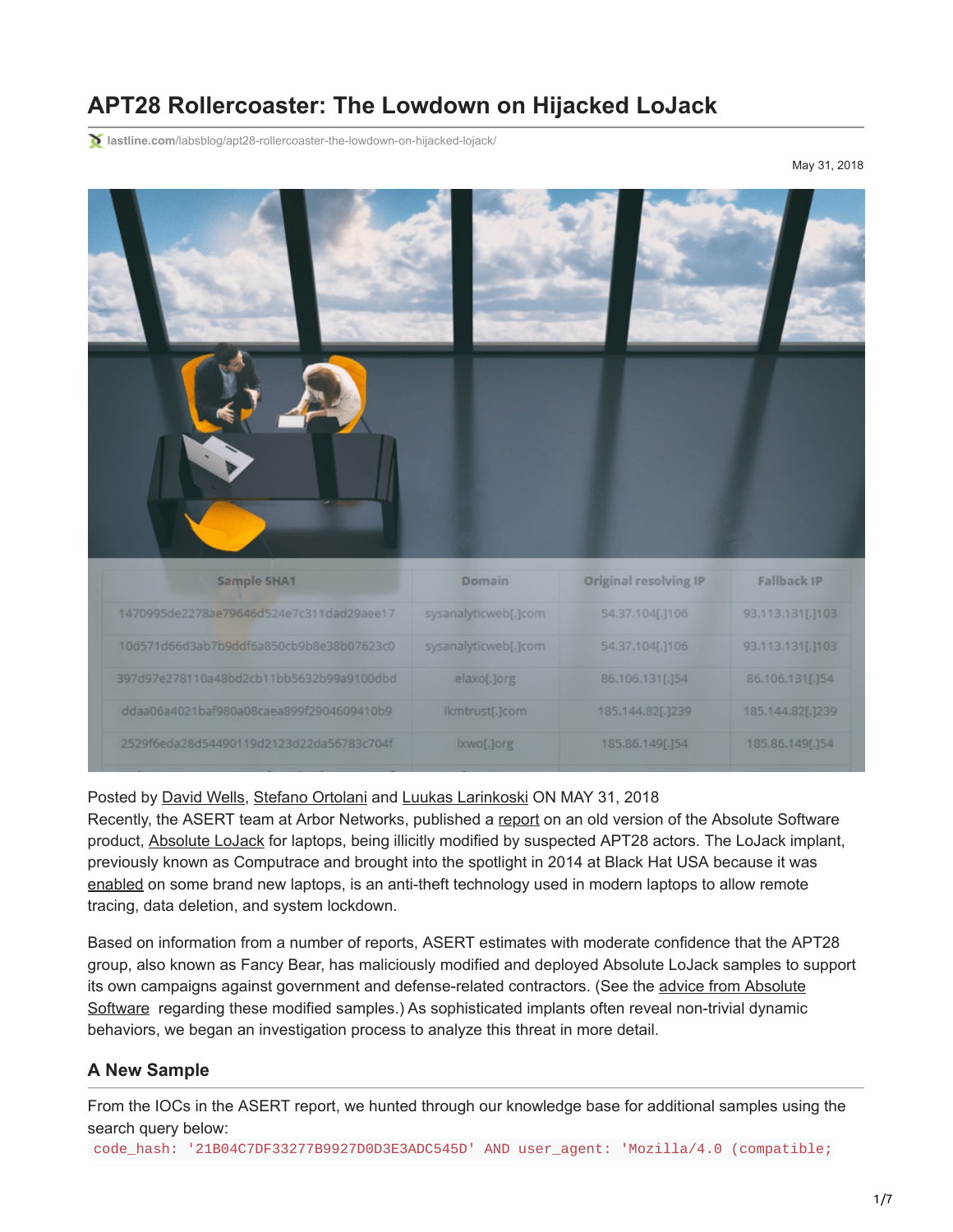#### MSIE 6.0;)' AND NOT domain: 'search.namequery.com'

The code hash search term allowed us to query for all LoJack implants. We filtered on user agent while removing the resolved domain used by all legitimate implants. The search uncovered a new and previously unmentioned sample, below (see Figure 1 for the analysis overview):

SHA1: 09d2e2c26247a4a908952fee36b56b360561984f Compilation time: 2008-04-01 19:35:07 C&C server: webstp[.]com

This new sample was detected for the first time in the second half of 2017, the sample relies on a previously unknown C&C server: the webstp[.]com domain originally resolved to the IP address 185.94.191[.]65, but was later sinkholed at sinkhole.tigersecurity.pro via 91.134.203[.]113 and later 54.36.134[.]247.

|            | <b>X lastline</b> Lastline Portal   Analysis Overview                                                    |                     |                                                                                    |  |  |  |  |
|------------|----------------------------------------------------------------------------------------------------------|---------------------|------------------------------------------------------------------------------------|--|--|--|--|
| ⋋          |                                                                                                          |                     |                                                                                    |  |  |  |  |
| $\text{m}$ | Analysis Overview                                                                                        |                     |                                                                                    |  |  |  |  |
| 응          | MD5                                                                                                      |                     | 73ea983ec9c39fb820d086acdf439c95                                                   |  |  |  |  |
| <b>XX</b>  | SHA1                                                                                                     |                     | 09d2e2c26247a4a908952fee36b56b360561984f                                           |  |  |  |  |
|            | <b>SHA256</b>                                                                                            |                     | 37f15647c26d475db805048d6592aa153533ac5f4373145c75e24012a51ad9f8                   |  |  |  |  |
| 費目         | MIME TYPE<br><b>SUBMISSION</b>                                                                           |                     | application/x-pe-app-32bit-i386<br>2018-05-24 21:31:47 UTC                         |  |  |  |  |
| þ,         |                                                                                                          |                     |                                                                                    |  |  |  |  |
| €          |                                                                                                          |                     |                                                                                    |  |  |  |  |
| Ŋ          | Threat Level                                                                                             |                     |                                                                                    |  |  |  |  |
| ٩          | The file 73ea983ec9c39fb820d086acdf439c95 was found to be MALICIOUS                                      |                     |                                                                                    |  |  |  |  |
| Δ          | <b>RISK ASSESSMENT</b>                                                                                   |                     |                                                                                    |  |  |  |  |
| ⊕          | <b>Maliciousness score</b><br>100/100<br><b>Risk estimate</b><br>High Risk - Malicious behavior detected |                     |                                                                                    |  |  |  |  |
| ∙≪         | <b>Antivirus class</b><br>TROJAN <sup>2</sup><br><b>Antivirus family</b><br>LOJACK <sup>O</sup>          |                     |                                                                                    |  |  |  |  |
| ග          | Malware 2<br>SINKONS SINKHOLE \ <b>D</b> APT 28 LOJACK \ <b>D</b> KEYBASE \ D                            |                     |                                                                                    |  |  |  |  |
|            | <b>ANALYSIS OVERVIEW</b>                                                                                 |                     |                                                                                    |  |  |  |  |
|            | A SEVERITY                                                                                               | <b>TYPE</b>         | <b>DESCRIPTION</b>                                                                 |  |  |  |  |
|            | 100                                                                                                      | Signature           | Identified trojan code                                                             |  |  |  |  |
|            | 40<br>76                                                                                                 | Network             | Suspicious traffic observed                                                        |  |  |  |  |
|            | 70 <sub>2</sub>                                                                                          | <b>10 AV</b> Memory | Replacing the image of another process (detection evasion or privilege escalation) |  |  |  |  |

Figure 1: Analysis overview of the newly discovered hijacked LoJack sample.

Our investigation started by focusing on that specific domain and IP association. While we had no reputation information related to the IP 185.94.191[.]65, whois historical data showed that webstp[.]com had been registered on August 11, 2017 with the hosting company ititch[.]com (Figure 2).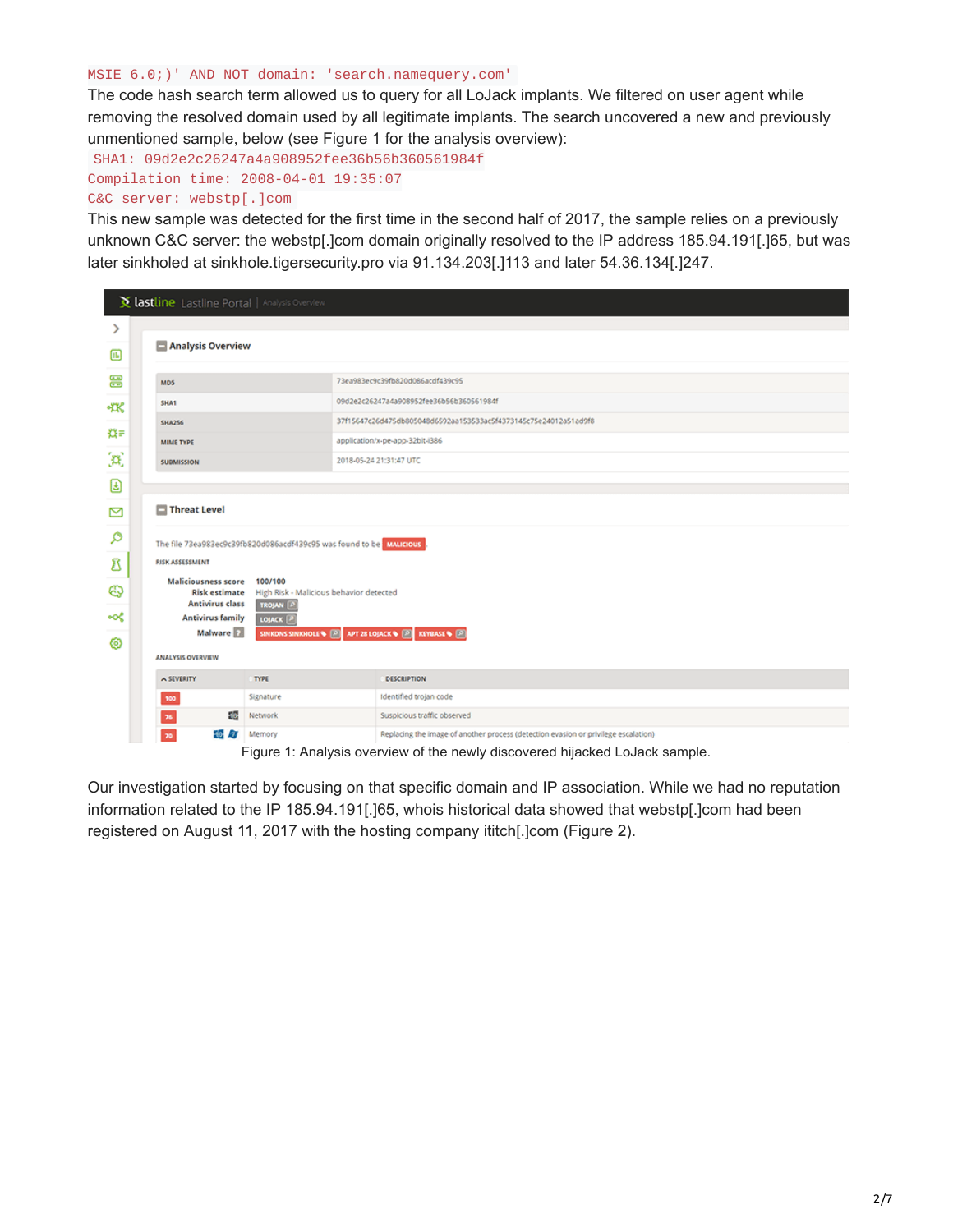| <b>WHOIS DATE</b>                                                                                                                                                                              | <b>REGISTRAR NAME</b>                   |  |  |  |  |
|------------------------------------------------------------------------------------------------------------------------------------------------------------------------------------------------|-----------------------------------------|--|--|--|--|
| 11 Aug 2017                                                                                                                                                                                    | PDR Ltd. d/b/a PublicDomainRegistry.com |  |  |  |  |
| <b>REGISTRANT CONTACT</b><br>Name: Boleslav Krejci<br>Address: Za Strasnickou vozovno 13421, Prague, Prague, 10000, Czech Republic<br>Email: bolekrejci@centrum.cz<br>Phone: +420.420260695632 |                                         |  |  |  |  |
| <b>TECHNICAL CONTACT</b><br>Name: Boleslav Krejci<br>Address: Za Strasnickou vozovno 13421, Prague, Prague, 10000, Czech Republic<br>Email: bolekrejci@centrum.cz<br>Phone: +420.420260695632  |                                         |  |  |  |  |
| <b>NAME SERVERS</b><br>ns1.ititch.com<br>ns2.ititch.com<br>ns3.ititch.com<br>ns4.ititch.com                                                                                                    |                                         |  |  |  |  |

Figure 2: Registration details for webstp.com before sinkholing (from whoxy.com).

In their own words:

"IT Itch is different. We're all about helping people, businesses and activist groups keep their digital identity anonymous, their online data private and their websites always online. We're doing this by actively ignoring and impeding digital data requests and take-down notices, and we're pretty good at it – we have a 100% non-compliance rate. We're also helping domain name owners and website operators understand more about data privacy protection, and offering products and services designed to keep your identity secret, such as anonymous web hosting and private domain registration."

Whether intentionally or not, this desire to support internet freedoms has attracted cyberthreat actors because of the operational anonymity and bulletproof infrastructure.

## **The Fallback Revelation**

During our investigation, we decided to verify whether we could detect other hijacked LoJack samples being used in the wild. As the traffic from hijacked agents is otherwise indistinguishable from legitimate agents, we deployed a network signature to monitor HTTP traffic with the same distinct User-Agent header, but connecting to other (non-legitimate) domains. Unfortunately, this approach quickly proved to be prone to false positives; in particular, in a small number of legitimate LoJack interactions, the contacted host of the HTTP request was a plain IP address instead of a domain name (see Figure 3).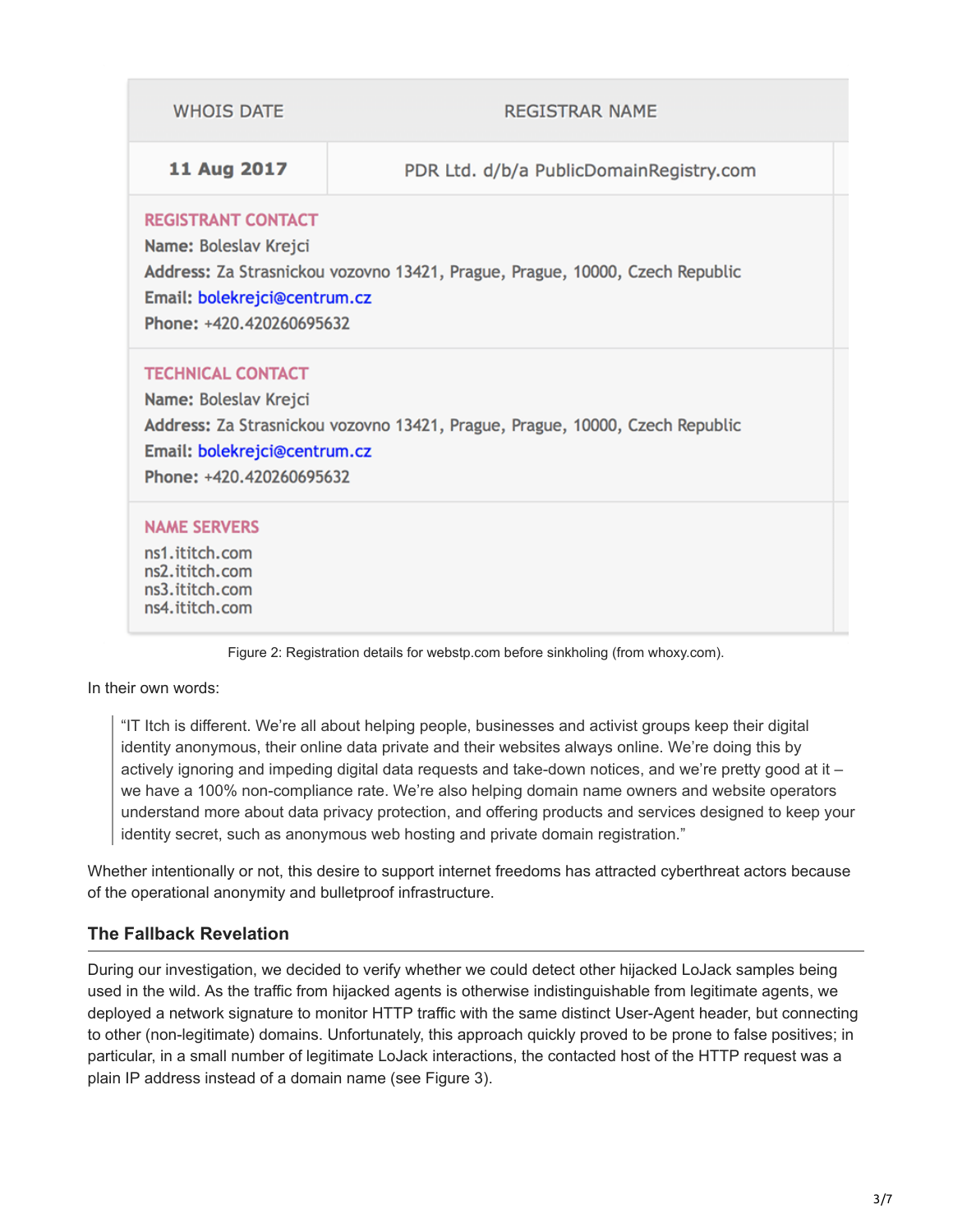| Method<br>Path<br>Protocol<br>Hostname<br>Port<br><b>Full URL</b><br><b>WHOIS</b> | POST<br>HTTP version 1.1<br>209.53.113.23 <b> + </b> ©<br>80<br>http://209.53.113.23/<br><b>© Lookup 209.53.113.23</b> | Headers | Content-Length<br>TagId<br>Host<br>User-Agent<br>Connection<br>Cache-Control | 16<br>1342209383<br>209.53.113.23<br>Mozilla/4.0 (compatible; MSI<br>$E(6.0)$ $\omega$<br>Keep-Alive<br>no-cache |
|-----------------------------------------------------------------------------------|------------------------------------------------------------------------------------------------------------------------|---------|------------------------------------------------------------------------------|------------------------------------------------------------------------------------------------------------------|
|                                                                                   | ~q}]\x00P\x04\x00\x02\x00b\x03\t\xef\xf8~                                                                              |         |                                                                              |                                                                                                                  |

Figure 3: A legitimate LoJack network interaction using the IP address as contacted hostname.

The fact that a legitimate sample was including this fallback mechanism led us to wonder whether the malicious binary was doing the same. As Figure 4 shows, that was indeed the case: it turns out Computrace samples embed both a XORed IP address as well as a XORed domain. The XORed IP address is used as a backup communication channel when domain callout fails (the logic can be seen in Figure 5).

| .cdata:0040606B      |               | $db$ $0B5h$ : $\frac{1}{2}$             |                                  |
|----------------------|---------------|-----------------------------------------|----------------------------------|
| .cdata:0040606C      | db 0E5h       | $\mathbf{S}$                            |                                  |
| .cdata:0040606D      |               | dd 0F40AEB0Ch                           | : XORed IP_ADDRESS 185.94.191.65 |
| .cdata:00406071      |               | $db$ $0C2h$ : $-$                       | : XORed domain webstp.com        |
| .cdata:00406072      |               | $db$ 0D0h $: -$                         |                                  |
| .cdata:00406073      |               | db $0D7h : +$                           |                                  |
| .cdata:00406074      |               | $db$ $0C6h$ ; $\vdash$                  |                                  |
| cdata:00406075.      |               | $db$ $0C1h$ : -                         |                                  |
| .cdata:00406076      |               | $db$ $0C5h$ : $+$                       |                                  |
| .cdata:00406077      | db            | 9Bh<br>: ĉ                              |                                  |
| .cdata:00406078      |               | db $\theta$ D6h : +                     |                                  |
| .cdata:00406079      | db 0DAh       | $\cdot$ +                               |                                  |
| .cdata:0040607A      | db 0D8h       | $\cdot$ +                               |                                  |
| .cdata:0040607B      | db 0B5h       | t i                                     |                                  |
| .cdata:0040607C      |               | $db$ $0B5h$ : $\vdash$                  |                                  |
| .cdata:0040607D      |               | $db$ $0B5h$ : :                         |                                  |
| .cdata:0040607E      |               | $db$ $0B5h$ : $\vdash$                  |                                  |
| .cdata:0040607F      | db 0B5h :     | ÷                                       |                                  |
| .cdata:00406080      | db 0B5h       | - 11                                    |                                  |
| .cdata:00406081      | $db$ $0B5h$ : |                                         |                                  |
| .cdata:00406082      |               | $db$ $0B5h$ : :                         |                                  |
| .cdata:00406083      |               | $db$ $0B5h$ ; ;                         |                                  |
| .cdata:00406084      | db 0B5h       | t i                                     |                                  |
| cdata:00406085       | db            | 0Ah                                     |                                  |
| $ad + + -$ .00400000 | ᆌᅛ            | ∍                                       |                                  |
|                      |               | Figure 4: The XORed IP and domain name. |                                  |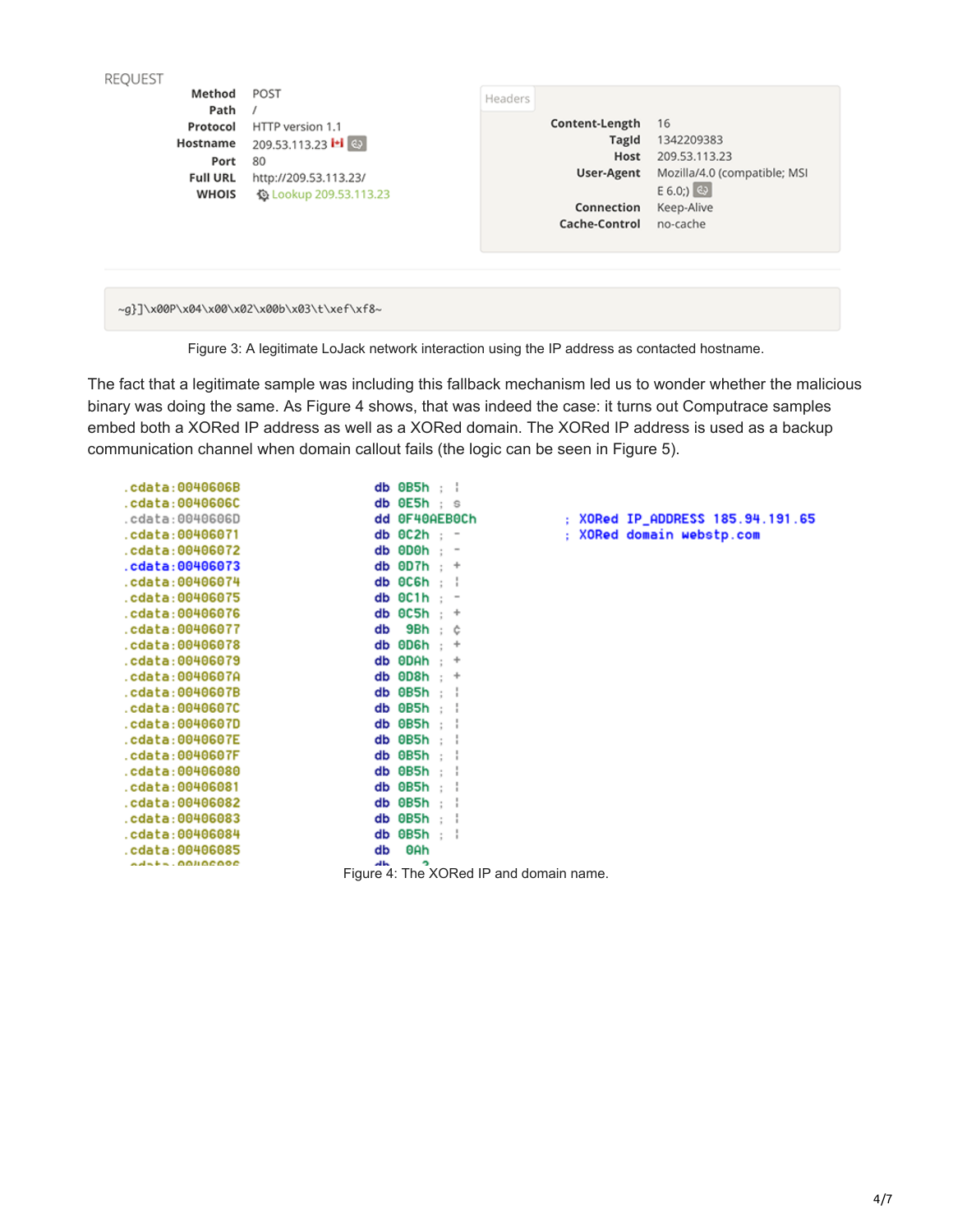|                           |                                                     | loc_402D4F:<br>cmp [ebp+ <mark>use_IP</mark> ], ebx |              | jnz short USE_IP_ADDRESS               |                           |
|---------------------------|-----------------------------------------------------|-----------------------------------------------------|--------------|----------------------------------------|---------------------------|
| 내 김 모                     |                                                     |                                                     | <u>ی میں</u> |                                        |                           |
| USE_DOMAIN:<br>mov<br>jmp | eax, [ebp+domain]<br>short loc_402D63               |                                                     |              | USE_IP_ADDRESS:                        | push dword ptr [eax] ; in |
|                           |                                                     |                                                     |              | call inet_ntoa                         |                           |
|                           |                                                     |                                                     |              |                                        |                           |
|                           | ■ 24 国                                              |                                                     |              |                                        |                           |
|                           | $loc_402D63$ :<br>push ebx                          |                                                     |              |                                        |                           |
|                           | push ebx<br>push 3                                  |                                                     |              |                                        |                           |
|                           | mov edi, offset byte_401369<br>push edi<br>push edi |                                                     |              |                                        |                           |
|                           | push 50h                                            |                                                     | ; port       |                                        |                           |
|                           | push eax                                            |                                                     |              | ; ServerName                           |                           |
|                           | push dword ptr [esi]                                |                                                     |              |                                        |                           |
| call                      | ---                                                 | بحمائم                                              |              | dword ptr [esi+10h] ; InternetConnectA |                           |

Figure 5: The logic used to decide when to fallback to an IP address.

We also checked all other hijacked LoJack implants, and in all cases, the binary included a fallback IP, meaning that in all cases the implant would have been able to connect to the C&C regardless of whether the domain had been sinkholed or blacklisted. Only in two cases, the fallback IP address did not match the address pointed to by the domain. Table 1 shows detailed network IOCs for all known hijacked LoJack samples.

| <b>Sample SHA1</b>                       | Domain               | Original<br>resolving IP | <b>Fallback IP</b> |
|------------------------------------------|----------------------|--------------------------|--------------------|
| 1470995de2278ae79646d524e7c311dad29aee17 | sysanalyticweb[.]com | 54.37.104[.]106          | 93.113.131[.]103   |
| 10d571d66d3ab7b9ddf6a850cb9b8e38b07623c0 | sysanalyticweb[.]com | 54.37.104[.]106          | 93.113.131[.]103   |
| 397d97e278110a48bd2cb11bb5632b99a9100dbd | elaxo[.]org          | 86.106.131[.]54          | 86.106.131[.]54    |
| ddaa06a4021baf980a08caea899f2904609410b9 | ikmtrust[.]com       | 185.144.82[.]239         | 185.144.82[.]239   |
| 2529f6eda28d54490119d2123d22da56783c704f | lxwo[.]org           | 185.86.149[.]54          | 185.86.149[.]54    |
| 09d2e2c26247a4a908952fee36b56b360561984f | webstp[.]com         | 185.94.191[.]65          | 185.94.191[.]65    |

Table 1: Hijacked LoJack samples and their C&C infrastructure (including the fallback IP). In bold the sample we uncovered.

## **Attribution**

We can assert with high confidence that this specific hijacked Absolute LoJack for laptops sample appears to be related to the campaign recently unveiled by Arbor Networks. Our reasoning follows: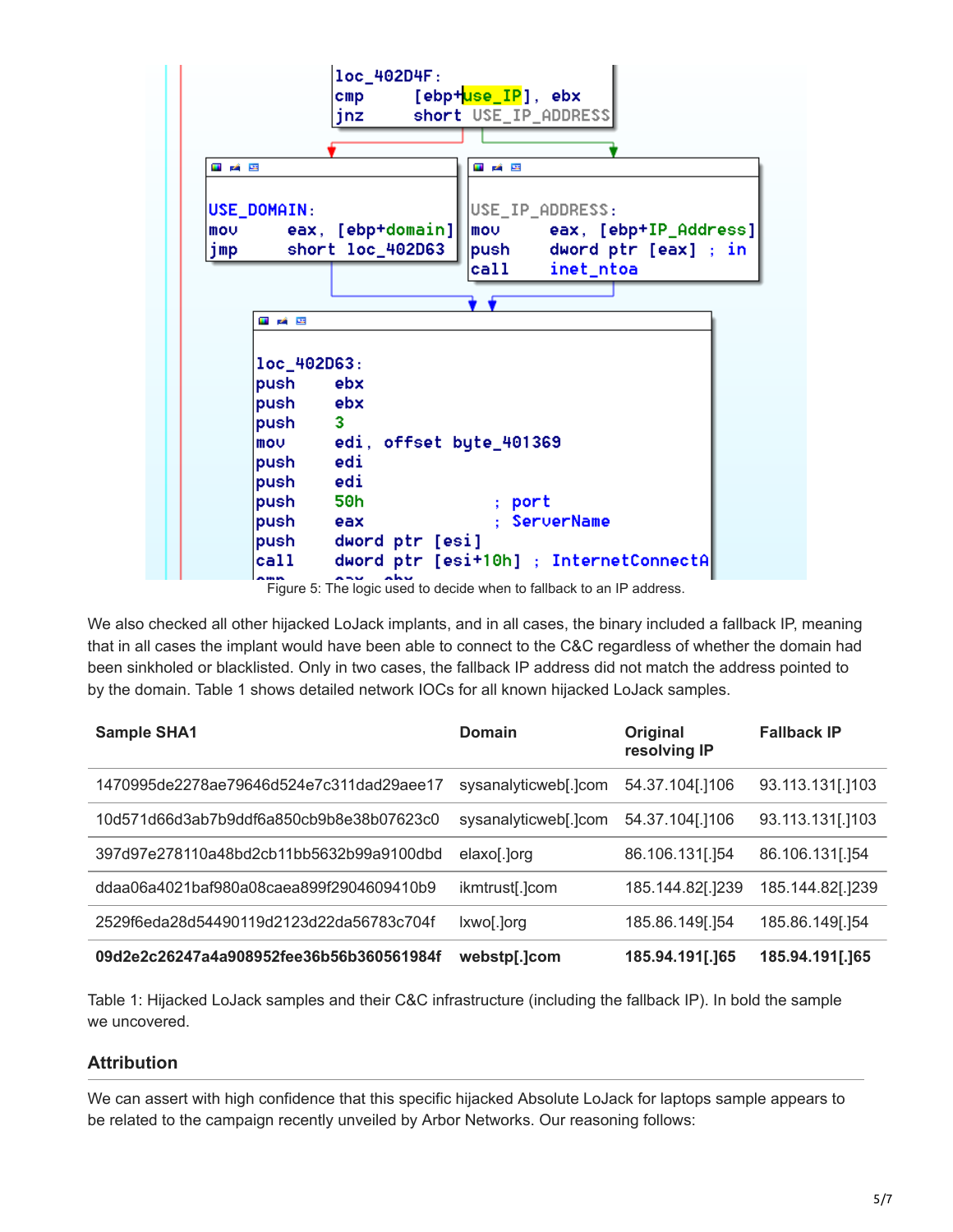- The domain webstp[.]com is associated to an Absolute LoJack agent utilizing the exact same compile time of other hijacked LoJack samples, thus matching the same criteria used to cluster the original artifacts.
- The domain sysanalyticweb[.]com and webstp[.]com share the same registrar, ititch[.]com, a company claiming to provide bulletproof hosting, and used in other APT28 [campaigns.](https://www.fidelissecurity.com/threatgeek/2016/08/fancy-bear-has-it-itch-they-can%E2%80%99t-scratch)
- The domain in the registrant email address for webstp[.]com is centrum[.]cz, which appears frequently in other registrant email addresses of domains linked to previous APT28 campaigns associated with ititch[.]com.
- The Absolute LoJack for laptops agent connecting to webstp[.]com has been seen in the wild during the same time frame of all other samples.

## **Conclusions**

In this blog post, we further analyzed the C&C infrastructure used by the samples of Absolute LoJack for laptops illicitly modified by APT28. We unveiled a new sample submitted from organizations with a consistent victimology to other LoJack targets and domains that are part of the C&C infrastructure. We also discovered that all Absolute LoJack for laptops samples had a fallback mechanism to increase their robustness against sinkholes. This infrastructure used in our new sample is linked to pro-European Union companies and/or ex-Soviet Union states. We will continue to publish new IOCs in this blog for the LoJack campaign as future submissions appear.

- About
- Latest Posts



## **[David Wells](https://www.lastline.com/author/dwells/)**

David Wells is a Malware Reverse Engineer at Lastline with 4 years experience working in malware, botnet, and exploitation research. Previously he worked at Integral Ad Science and independent contracting for botnet tracking and exploitation research. His background consists of Windows internals with emphasis on cryptography and protocol reverse engineering for botnet/C&C research.



#### **Latest posts by David Wells [\(see all](https://www.lastline.com/author/dwells/))**

- [APT28 Rollercoaster: The Lowdown on Hijacked LoJack](https://www.lastline.com/labsblog/apt28-rollercoaster-the-lowdown-on-hijacked-lojack/) May 31, 2018
- [When Scriptlets Attack: Excel's Alternative to DDE Code Execution](https://www.lastline.com/labsblog/when-scriptlets-attack-excels-alternative-to-dde-code-execution/) December 7, 2017
- About
- Latest Posts